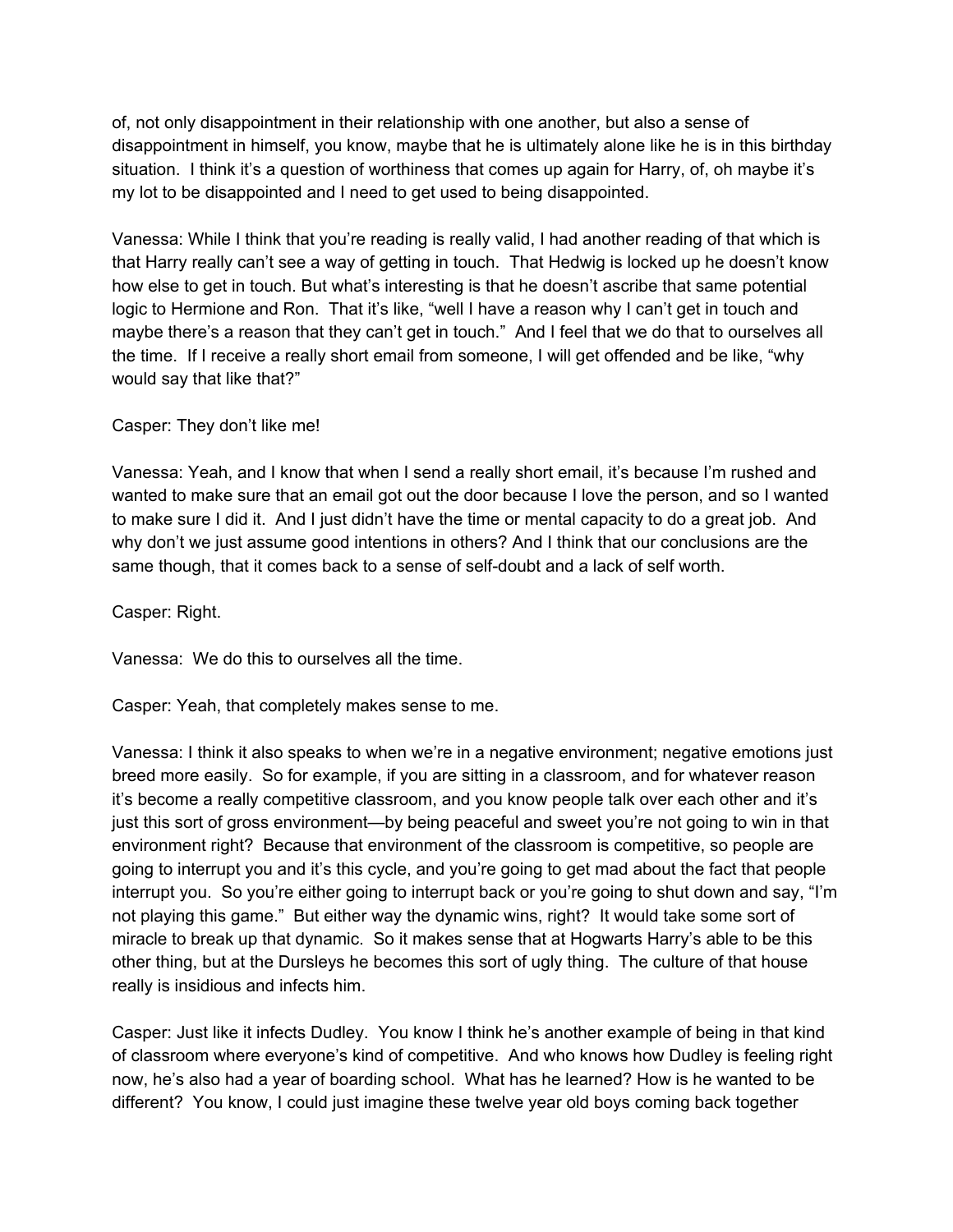being like, "I'm going to change the dynamic at Number Four Privet Drive," and as soon as they walk back in the door they're back in their age-old relationship system.

Vanessa: Just like you. You had this lovely day with your mom, and you want to come home and be this peaceful, sweet boy with his red balloon.

Casper: And there I am, like pulling my sister's hair.

Vanessa: Yeah, right? Within like thirty seconds. It just takes more than an afternoon out at the theater. And I think that maybe part of your mom's disappointment; you know she tried for a miracle. She was like, "I'm going to take my boy out and I'm somehow going to create a different circumstance to this magical day. And then it just fell apart, right? So its not just a disappointment in you, it's also just a like there's nothing I can do to shake up this dynamic at home. I remember moments of my mom looking like that, like, "my kids are going to be beating each other up forever."

Casper: And luckily it did get better.



Vanessa: Yes, it's called aging out of preteen-hood. Casper, I'm wondering what you think about Harry's punishment of just this day of really grueling housework. Such grueling housework that he doesn't get fed and his neck gets burnt, right?

Casper: Right. And this happens right after he's pretended to use magic on Dudley, and Dudley's like, "Mom!" and so he has to go outside and mow the lawn and all sorts of things. And what's interesting to me is that luning all of this hard, physical labor; this is the moment when Harry's mind goes to the place of, "well maybe he didn't have any friends at Hogwarts." So there's this kind of elements while he's doing this work, which is humbling in some way, that the weight of the disappointment that's been with him all summer suddenly becomes very concrete in this moment of physical labor. What did you see in it?

Vanessa: What was interesting to me about the physical labor was that the list of tasks isn't terribly oppressive tasks, right? It's like gardening and mowing. I would imagine for a twelve year old that's, sort of, harder to do, but so much of our world is our mental state. And so because it's a punishment this goes from being a day in the garden, right like, some people would consider this a pleasant Saturday, but he feels no sense of ownership over this house so it's really a form of, I don't want to say slave labor, but he isn't going to get to eat until he accomplishes these tasks. So his imprisonment seems to be mental as well as physical, right? As soon as this physical punishment is dolled out, exactly what you said, he goes to this self-loathing place. And I feel if someone is exerting control over your body, it's really hard to keep control over your mind. And that's something that we hear about political prisoners, and people who are being oppressed that you can maintain a peaceful space in your mind. Nelson Mandela obviously being the great example of that, but it's not something that Harry, I mean at twelve, is able to do. And you know the punishment that I got most as a kid, was that I got sent Casper. And luckily it did get better.<br>
Vanessa: Yes, it's called aging out of preteen-hood. Casper, IT workering with about Harry's punishment of just this day of really gruell  $\bullet$  Deferences use not be that the doesn't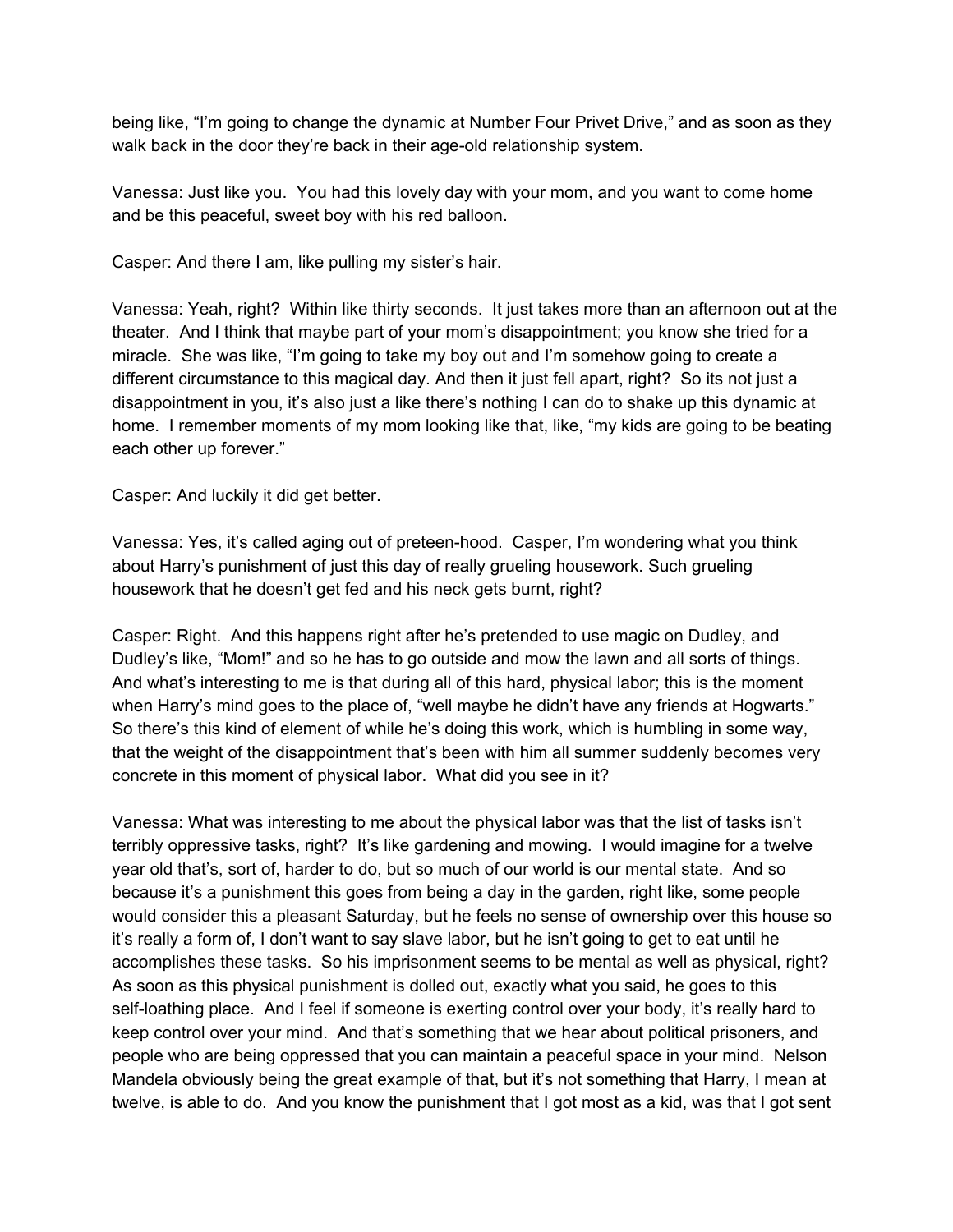to my room. And I'm an introvert, I spent a lot of time in my room, but if I got sent to my room as a punishment, it was a punishment. It's not like, "Oh my room, all of my stuffed animals and my books are here: I'm fine." My room very quickly became my prison cell.

Casper: You're so right Vanessa, and I think that the fact that he's being mocked while he's doing this work. That Dudley is sitting there with his lovely ice cream is a straight comparison that there is someone enjoying the afternoon and here am I doing this hard work. It feels like his agency is being taken away, and that Harry really flourishes when he is free, like I think we learn something about Harry and the way that he engages with being imprisoned in this way. That he will really resist that to the end.

Vanessa: I mean Dudley is really engaging in psychological warfare here. It's not just do the manual labor, it's I will mock you while you do it.

Casper: But I do want to complicate this because Petunia has created this enormous pudding. A huge amount of whipped cream and sugared violets. Which if you've ever tried to make sugared violets that is a huge amount of work, very detailed, precise, and difficult. And she may be spoiling Dudley and, you know, trying to give him some leisure but she is working hard too. i whipped cream and sugared violets. Which if you've ever the stat is a huge amount of work, very detailed, precise, and difficed and, you know, trying to give him some leisure but she is wely, and she's a partner in Verno

Vanessa: Absolutely, and she's a partner in Vernon's business enterprise, but she has a choice she doesn't have to be making such an elaborate pudding. There's some agency in that.

Casper: Also, she's heard from her friend Yvonne how nice Majorca is, and she's like, "ten more sugared violets and I'm in Majorca."

Vanessa: Absolutely.

Casper: You know, all of this, the whole physical labor piece, the kind of psychological bullying that's going on; let's remember that this chapter is called, "The Worst Birthday." None of Harry's birthdays to this point have been good, but this the worst. And I wonder if this whole chapter is in such stark difference with his year at Hogwarts. That is the place where Harry wants to be, where he feels at home. This could have been normal for Harry and it wouldn't have been different from any other day; but the fact that he knows that there's something better coming back for him just makes the whole experience so much more disappointing. iven//rahandeo.com/<br>
a punishment<br>
books are he<br>
Casper: You'l<br>
doing this wo<br>
that there is s<br>
his agency is<br>
learn somethin<br>
That he will re<br>
Vanessa: I m<br>
manual labor<br>
Casper: But I<br>
sugared viole<br>
be spoiling D<br>
Vanes

Vanessa: Yes, and you know what's so interesting is there are all of these theories around when you are in a bleak place, it feels like it will be forever, but when you're in a good place you're very aware that it's passing time. So I feel like Harry's just so down in the dumps, that he doesn't see the, "this too shall pass"-ness of the situation. He's not saying, "Oh how much does it stink that Ron and Hermione haven't written to me today." It's, "I guess we were never friends and we're not going to be friends again." So when we feel disappointed it feels like we're going to feel disappointed for forever. And I think this is actually a nice remember that that's not true,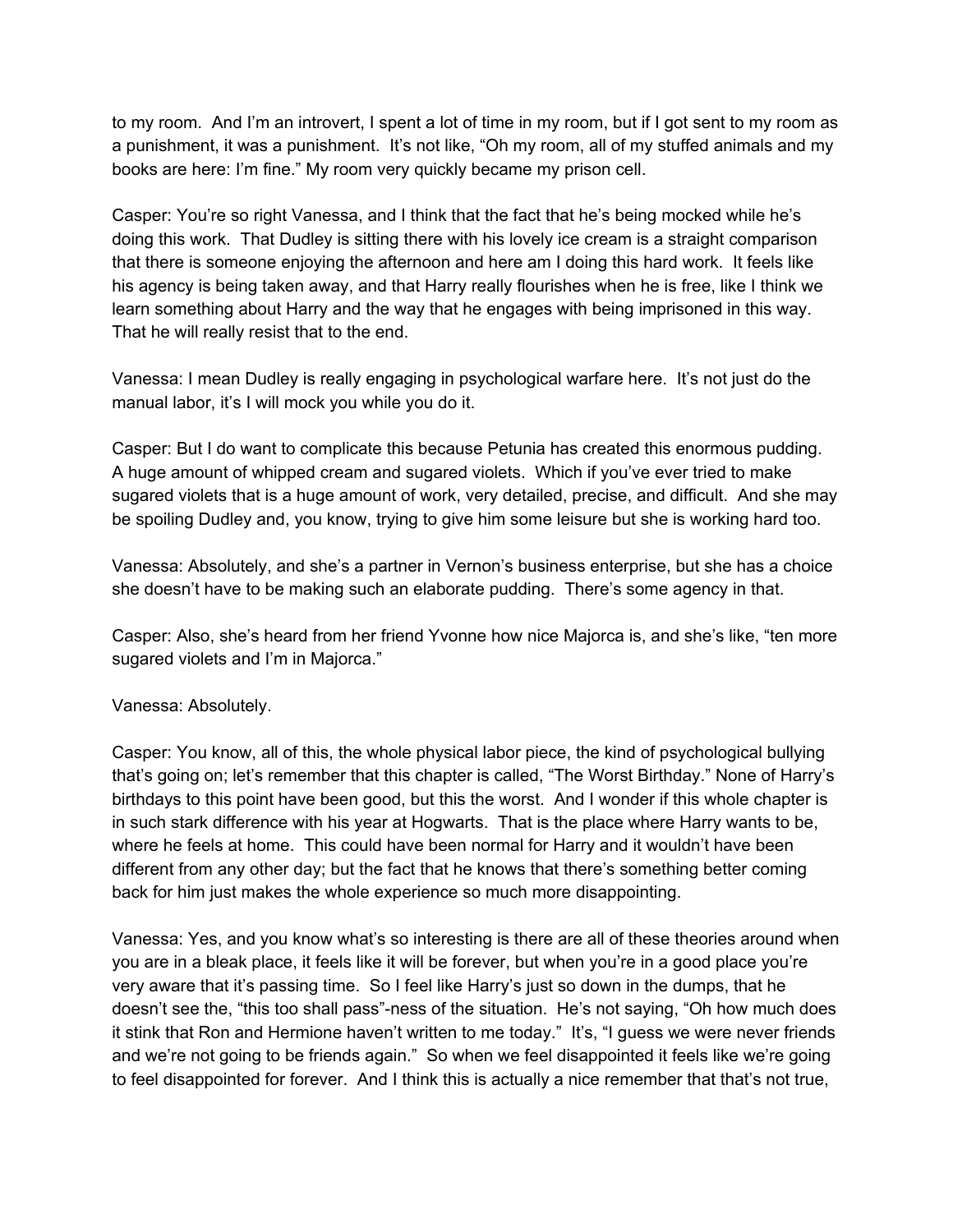that moments of disappointment feel like they are truer than good things but they're not, they pass.

#### *(Sacred Reading Theme Music Plays)*

Vanessa: So now it's time for our spiritual practice, and in order to start the second season we are going to start with our tried and true practice, Lectio Divina, which literally just means "Sacred Reading." And the way that we do Lectio Divina, which is a variation on the traditional Christian way of doing Lectio Divina, is that it is a four-step reading process. First we're going to randomly pick a line from the chapter and we are going to ask ourselves what is literally happening in this sentence. Then we're going to ask ourselves, allegorically, what is this sort of emotionally standing in for as a sentence. Then we're going to reflect on what this speaks to in our lives. And then we're going to ask ourselves what we feel called to do differently after going through this process. So Casper, do you want to thumb through and put your finger somewhere, and tell us what line? iven//rahandeo.com/<br>that moments<br>pass.<br>(Sacred Read<br>Vanessa: So<br>are going to stare of Read<br>Christian way<br>transformed by chappening in<br>enotionally sour lives. And through this promovements,<br>Casper: All right of a hadn't it<br>

Casper: All right, the line is:

# "**He'd almost be glad of a sight of his archenemy, Draco Malfoy, just to be sure it hadn't all been a dream…."**

Vanessa: You did that on purpose.

Casper: I really just picked it out of nowhere.

Vanessa: Okay Casper, what's literally happening in this sentence?

Casper: Harry, at this point, is feeling so lonely. He hasn't heard from Ron, hasn't heard from Hermione, and he's starting to feel as if maybe this whole experience of Hogwarts was just an illusion. He wants a sign that what he knows is true, is true. And so he's like, "Okay listen, even Draco is good enough for me right now. Any reminder of that place, and who I am in that place is good enough right now." Vanessa, what do you hear in this sentence that's allegorical? What images or other things does it connect to for you? the line is:<br>
st be glad of a sight of his archenemy, Draco Malfoy, just<br>
een a dream...."<br>
that on purpose.<br>
st picked it out of nowhere.<br>
asper, what's literally happening in this sentence?<br>
this point, is feeling so lon

# **"He'd almost be glad of a sight of his archenemy, Draco Malfoy, just to be sure it hadn't all been a dream…."**

Vanessa: What it speaks to me of is just relativity, and sort of the new normal right? I live with these freshmen and I feel like the dining hall is always a disappointing experience for college freshman. Even the worst meal that your mom cooked, even that gross lemon chicken, you're like, "I would eat that rather than eat this." There's just some romanticizing that it's not just on a tray. Nostalgia can make even something bad seem good.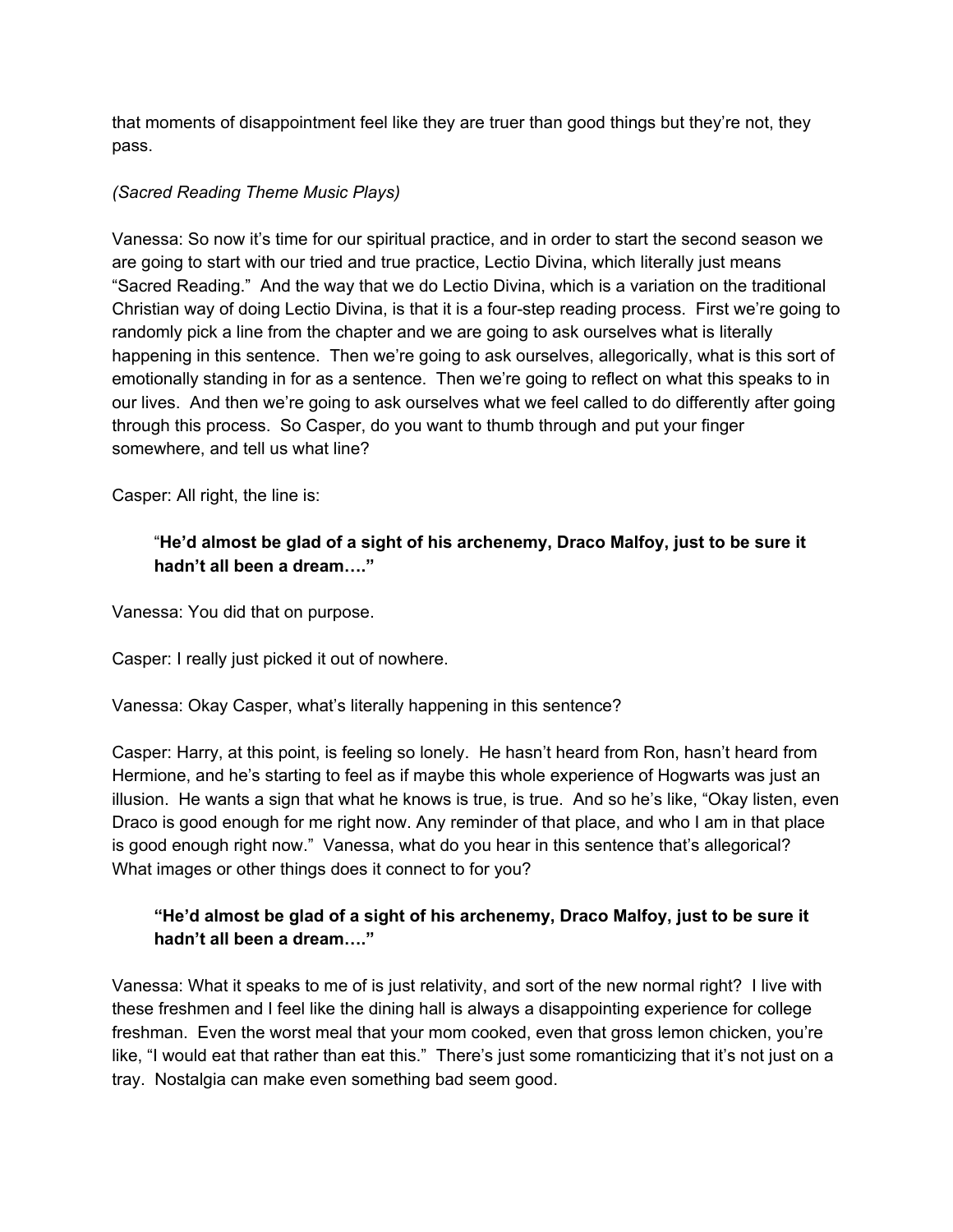Casper: Yeah absolutely. And for me the word "dream" really jumps out. I think dream is such a creative force in literature and in painting, and this sense that we can't quite trust our memory because whose knows, it could have all been a dream. Often in books you come to the end of the story and it's like, "they woke up and it was all a dream." Harry could have had that experience, and it's just reminding me just how fragile memory is, and especially when you're the only one in a place that's had that experience. You're like; can I really trust…was that really true? Cause everyone else here thinks I'm crazy. You know, that just really stands out to me.

Vanessa: What about step three Casper? What does this remind you of in your life?

Casper: It's funny that he describes Draco as his "archenemy," because I think it really reminds me that he's twelve, and I've been twelve, and there are times where you feel like you have an "archenemy." And of course we know that is so misplaced. We know who his archenemy is, and he's already met Voldemort at this point, but the way he's thinking about Draco is that's where the focus of his rivalry really is. So its kind of a playful, childish...you know, obviously Draco is really a nasty piece of work already, but I remember thinking that I had "archenemies." These are people that I don't even remember the names of now. That really strikes me as something that illustrates where Harry is at, at this point. What about you? What is something that stands out to you as it relates to your own experience? iven//rahandeo.com/<br>Casper: Yeal<br>a creative for<br>because who<br>the story and<br>experience, a<br>the only one i<br>true? Cause<br>Vanessa: Wh<br>Casper: it's fiven that he's the stare<br>where the foc<br>Draco is reall<br>These are pe<br>something that

Vanessa: I think the thing that this reminds me of is homesickness. This sort of romanticizing and nostalgia for even the worst bits of something is something that I equate with profound homesickness. Where I have a not-super comfortable bed at my parents house, but when I am traveling, and I am incredibly uncomfortable in someway or another I'm like, "I just want that springy, loud, stupid bed" right? Homesickness can just become so despondent and so lonely. And even if you think of someone as your archenemy, you're like, I would hug them." anasty piece of work already, but I remember thinking that I has that I don't even remember the names of now. That really sustrates where Harry is at, at this point. What about you? When you as it relates to your own exper

Casper: I wonder if Draco is thinking the same thing and is like, "Oh, where's Harry?"

Vanessa: There's definitely fan fiction about this.

Casper: So Vanessa this brings us to the final stage of Lectio Divina, where we want to try to think what is the text calling us to do? What is it inviting us to do differently? So let me just read it one more time:

# **"He'd almost be glad of a sight of his archenemy, Draco Malfoy, just to be sure it hadn't all been a dream…."**

Vanessa: This whole episode has called me to this, I just went home a couple of weeks ago and I was so badly behaved. I was just like, every trigger point got pushed on me, and it's one of my favorite lines on a T.V. show is on *Mad About You,* where Helen Hunt says, "How can my family push all of my buttons?" And Paul Reiser answers, "well they installed them." And like, I just had that feeling while I was at home, that all of my buttons were being pushed. And what it's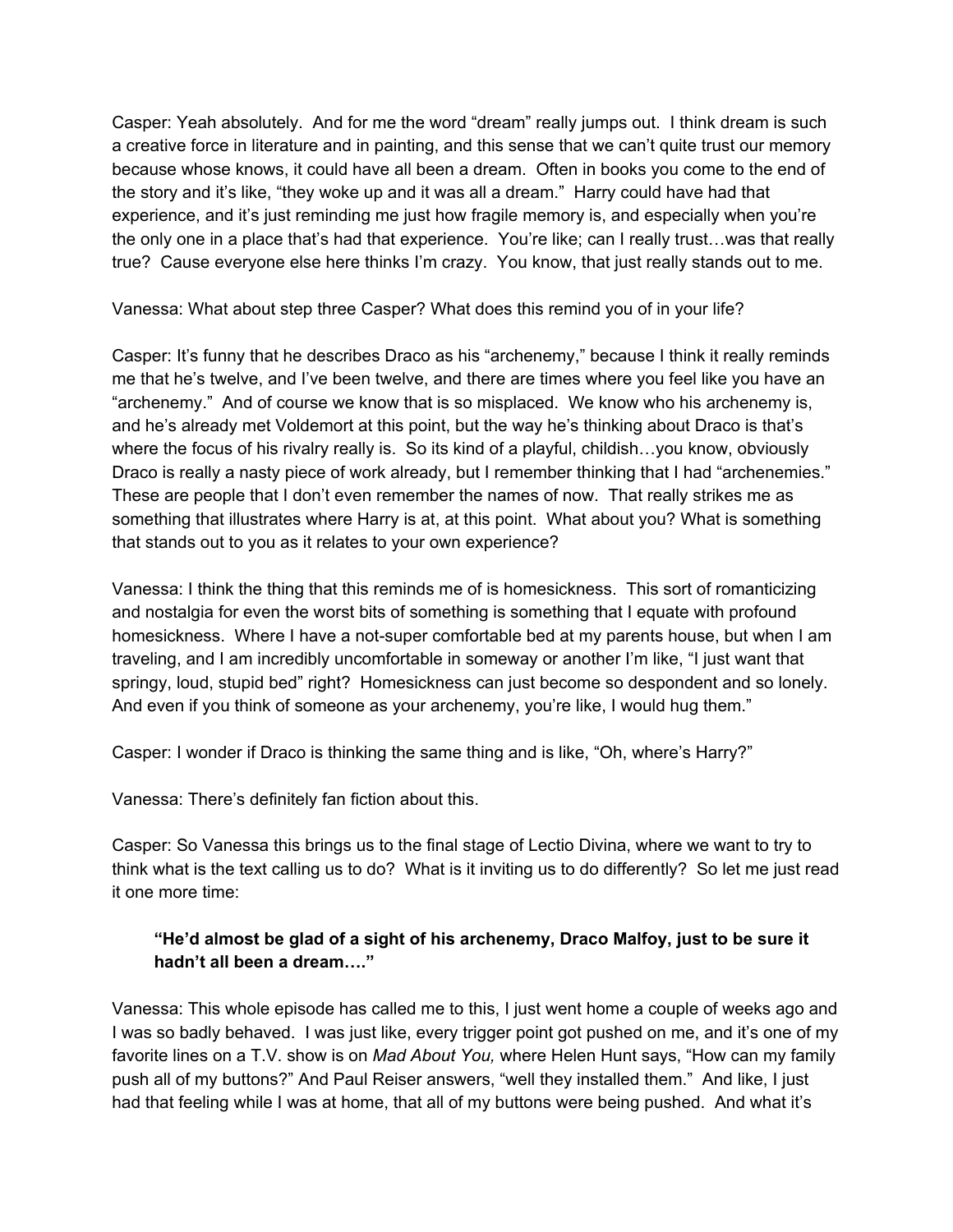calling me to is actually being grateful when I'm home. Going back with a little bit of humor and levity and like, "Oh that's one of my buttons being pushed." What about you Casper?

Casper: I'm quite struck still by this idea of, like, if you've experienced something on your own, how are you going to remember it? You know, my fourth and final grandparent passed away this summer, and there's just a whole bunch of memories gone forever. And so, it's made me think about what are the things that I'm experiencing now that I want to make note of some way, whether it's writing or taking more photographs? Not that we have to hold everything permanently, but that there is some value in taking hold of the things that really move us now and then. Because who knows who will be there to remember them at some point in the future? So yeah, I think the text is calling me to maybe journal more, or just write down things that I'm thinking about. Who knows, just to keep those memories somewhere? iven//rahandeo.com/<br>
calling me to<br>
levity and like<br>
Casper: I'm q<br>
thus summer,<br>
think about w<br>
whether it's w<br>
permanently.<br>
and then. Be<br>
So yeah, I thi<br>
thinking abou<br>
Vanessa: Her<br>
Casper: Van<br>
through spirit<br>
onto wh

#### Vanessa: Here, here.

Casper: Vanessa we've been doing these, kind of, different ways of engaging with the text through spiritual practice, and I want to ask a new question, which is, can we find a way to read onto what we've just done this theme we've been exploring in this episode of disappointment? You know this sentence of: If we've been doing these, kind of, different ways of engaging<br>
practice, and I want to ask a new question, which is, can we film<br>
ust done this theme we've been exploring in this episode of c<br>
thence of:<br>
st be glad of a

# **"He's almost be glad of a sight of his archenemy, Draco Malfoy, just to be sure it hadn't all been a dream…."**

What's so interesting is that the text didn't say that he wanted to see Draco Malfoy, but he'd almost be glad of a sight of Draco Malfoy. So, he doesn't actually want to talk to Draco, he's like I want to maybe see you from a distance. So there's a hesitancy here, what I'm noticing in that is that he would probably be disappointed with himself if he made friends with Draco.

Vanessa: Which I think gets back to what we were saying about Harry earlier, even with all the disappointment that has befallen him; he still has this internal integrity, right? And this internal optimism. Even in despair he's still like, "I still deserve better than Draco Malfoy."

Casper: Exactly, and I love that. And I think that's a really, a question I want to ask ourselves is how do we remind ourselves of that part that's in all of us?

Vanessa: Yeah…

Casper: Because that's easy to lose sight of, but if there's anything that's who we really are I feel like it's that part: that piece of integrity and goodness.

Vanessa: Yeah I think that is part of what makes him our hero.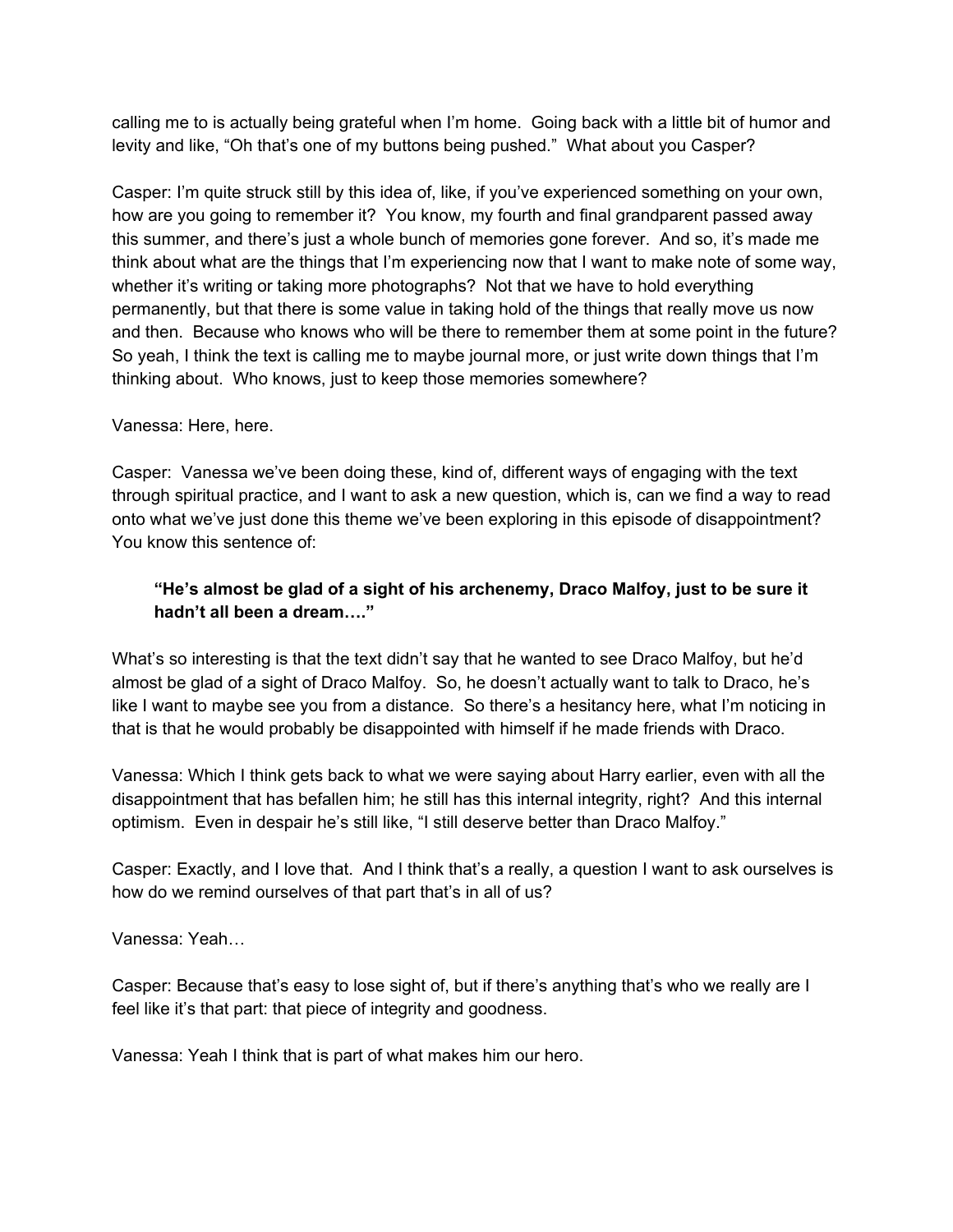Casper: Thank you to everyone whose been sending in voicemails. Our voicemail this week is from Grace Halverson.

#### *(Beep)*

Grace: Hi Casper! Hi Vanessa! So, my name is Grace, and I'm ten years old, and I'm in love with your podcast. So I've just listened to your "Through the Trapdoor" podcast through the theme of destiny, and I've been rereading the chapter, and it made me think of a certain line. On page 288-89, Hermione says, "books and cleverness. There are more important things like friendship and bravery." That was my best Hermione impression. Anyway, I think this line could have meant one of two things. It might have been Hermione showing a typical Hermione moment, telling Harry what's right and wrong and giving some sort of sweet encouragement. "Harry you're awesome. You're friendship and bravery is the best thing you could have." OR it could have been something much deeper. It could have been Hermione accepting her destiny, coming back to the theme. Her destiny is to love Harry, but to not go as far as him, not to be as good as him. It's clear that Hermione loves Harry as an amazing friend, but it's not crystal clear what her meaning is in this line. Is this Hermione accepting that Harry is better than her in some fields, and in the end will go father than she will? Or is this just a simple Hermione's words of wisdom moment of encouragement? I'm truly curious to see what you guys think. Again, I love your podcast and I hope like my question. Bye everyone! clear that Hermione loves Harry as an amazing friend, but it'<br>i is in this line. Is this Hermione accepting that Harry is bette<br>end will go father than she will? Or is this just a simple Herm<br>of encouragement? I'm truly cu inger//rahandeo.com/<br>
Grace: Hi Ca:<br>
(Beep)<br>
Grace: Hi Ca:<br>
with your podd<br>
theme of dest<br>
Or page 288<br>
friendship ann<br>
have meant c<br>
moment, tellif<br>
"Harry you're<br>
could have be coming back<br>
good as him.<br>
what her meer<br>
f

Casper: Grace, first of all I am very impressed with that accent. That was like legit, movie-style accent. Nice work!

Vanessa: Grace, I hope this is obviously the best voicemail that we've gotten, and probably ever will get ever. But I completely disagree with you about Hermione's destiny. I love your different reading of that line, but I guess I just don't think that we should compare destinies. There is a Jewish line that the best revenge is a good life. And I think that if you are living your own best life that it's not worth comparing whether somebody gets "as far" as somebody else. But I definitely think there's an argument to be made that Hermione's destiny is to go just as far as Harry. And so, I love your question. I think it's great to keep thinking about these things, but my dear, I completely disagree with you.

Casper: As we start our journey into season two with *Chamber of Secrets*, we're going to ask you if you want to send in a voicemail, which we very much hope you do, that keep it within one to two minutes so we can share easily on the podcast. And what we really love hearing from you about is how a story from your own life helps you understand the text differently from what we've shared in the podcast. So many of you have different perspectives and different experiences, and we just love learning about them. So please try to find a good story that you can share that helps us all learn from each other's reading. So thank you for sending in all of your voicemails, we get so excited when we hear from you. Vanessa, it's time for our blessings. We love to close every episode with a little blessing for someone who've we've seen on the pages of this chapter. Who are you going to bless this week?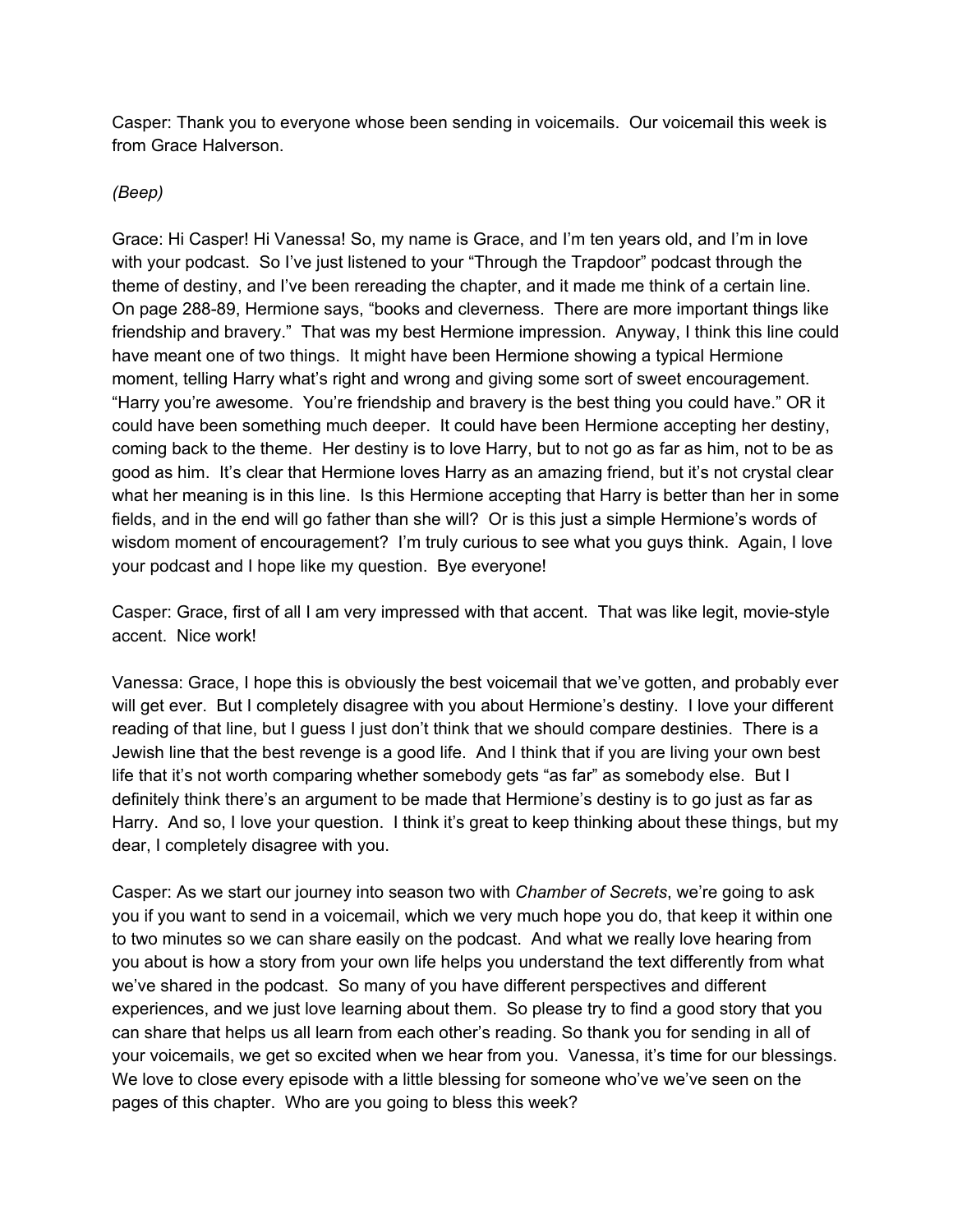Vanessa: I'm going to stick with my commitment of only blessing women. And the woman who I would like to bless this week, and I feel like I'm going to get a little backtalk from you because I couldn't remember her name during my thirty second recap, but it's Miss Hedwig. Who is locked up, you know, this whole summer. She is a prisoner with Harry, and she is the only reminder of the magical world for Harry. And I just think that she is suffering, and is a reminder of suffering in the world. And I think that's a lot for, like, a little bird to bear, and so I want to bless her and just, sort of, tell her that even in her suffering we see her. And offer a blessing to those who are suffering today, and sort of use this as an opportunity to myself to try to see the suffering in others. What about you Casper? Who would you like to bless this week? iven//rahanideo.com/<br>Vanessa: I'm<br>would like to<br>couldn't reme<br>locked up, yo<br>reminder of the offering in<br>those who are<br>suffering in offering in offering in of<br>casper: I feel<br>we all, always<br>goodness, an<br>a really difficult dy

Casper: I feel like we've talked a lot about Harry, but he is so deserving of a blessing and so are we all, always. But nonetheless, I feel like Harry really illustrates that sense of fortitude and goodness, and just an amazing capacity for trying to keep holding onto the best of who he is in a really difficult situation. So a blessing to anyone who's trying to change things in a difficult dynamic, or anyone who feels like they're a little bit abandoned by people who they thought loved them. And to hold out for good news, and maybe a car rescue in the middle of the nighttime. The who feels like they're a little bit abandoned by people who<br>to hold out for good news, and maybe a car rescue in the mit<br>ins)<br>u for listening to our first episode of *Harry Potter and the Sac*<br>II be reading Chapter Two

*(Outro Music Begins)*

Casper: Thank you for listening to our first episode of *Harry Potter and the Sacred Text* Season 2. Next week we'll be reading Chapter Two: Dobby's Warning through the theme of control.

Vanessa: Don't forget to write us a review on iTunes. Follow us on Twitter, Instagram, Tumblr, and Facebook. And email us your voicemails with our new prompt to harrypottersacredtext@gmail.com.

Casper: This episode is produced by Arianna Nedelman, Vanessa Zoltan, and me, Casper ter Kuile.

Vanessa: Our social media coordinator is Jen Stark. Our music is by Ivan Pyzow and Nick Bohl and we are part of the Panoply Network.

Casper: Thank you to Grace Halverson who sent in this week's voicemail, Stephanie Paulsel, Rebecca and Charlie Ledley, and everyone at the Panoply Network for helping us join the family.

Vanessa: Thank you so much, and we'll see you next week.

*(Outro music ends)*